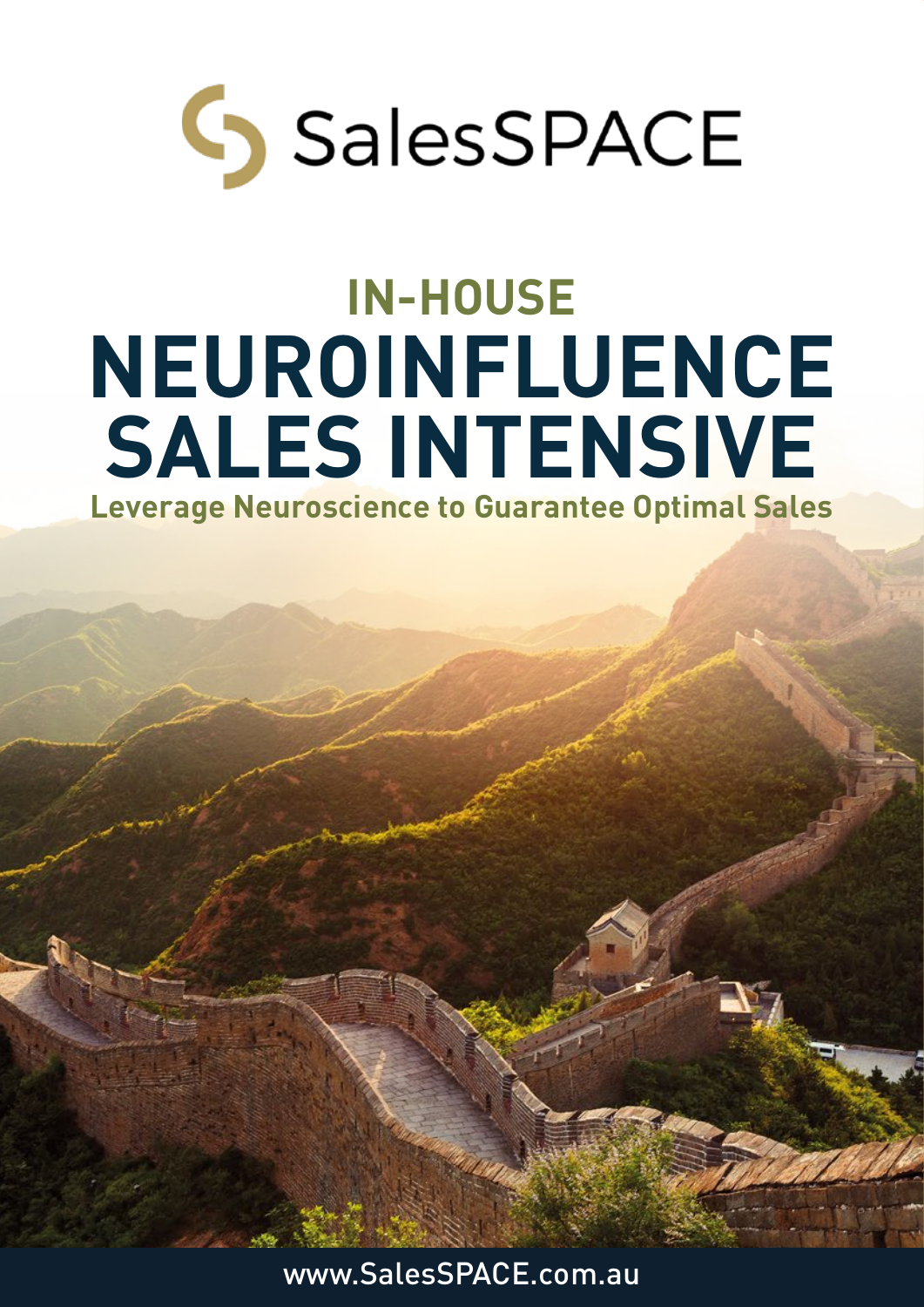

*A benchmark sales approach not only reflects a company's service offering, it defines it. Astute businesses recognise that their clients' first personal impression is often delivered by Sales.*

When every sale counts you must have full confidence in your sales team to provide the highest customer experience possible.

The SalesSPACE system for Seamless Sales™ ensures your customers leave every conversation feeling valued and empowered leading to higher conversion and increased revenue.



 *The System to Seamless Sales™*

### **ACHIEVE IMMEDIATE RESULTS**

SalesSPACE guarantees a very different approach to selling. An approach that has been designed for emotional, high value contract sales.

The in-house NeuroInfluence Sales Intensive has a solid foundation in proven research and results-based neuroscience.

Move forward knowing exactly what your team is saying with a repeatable system that works.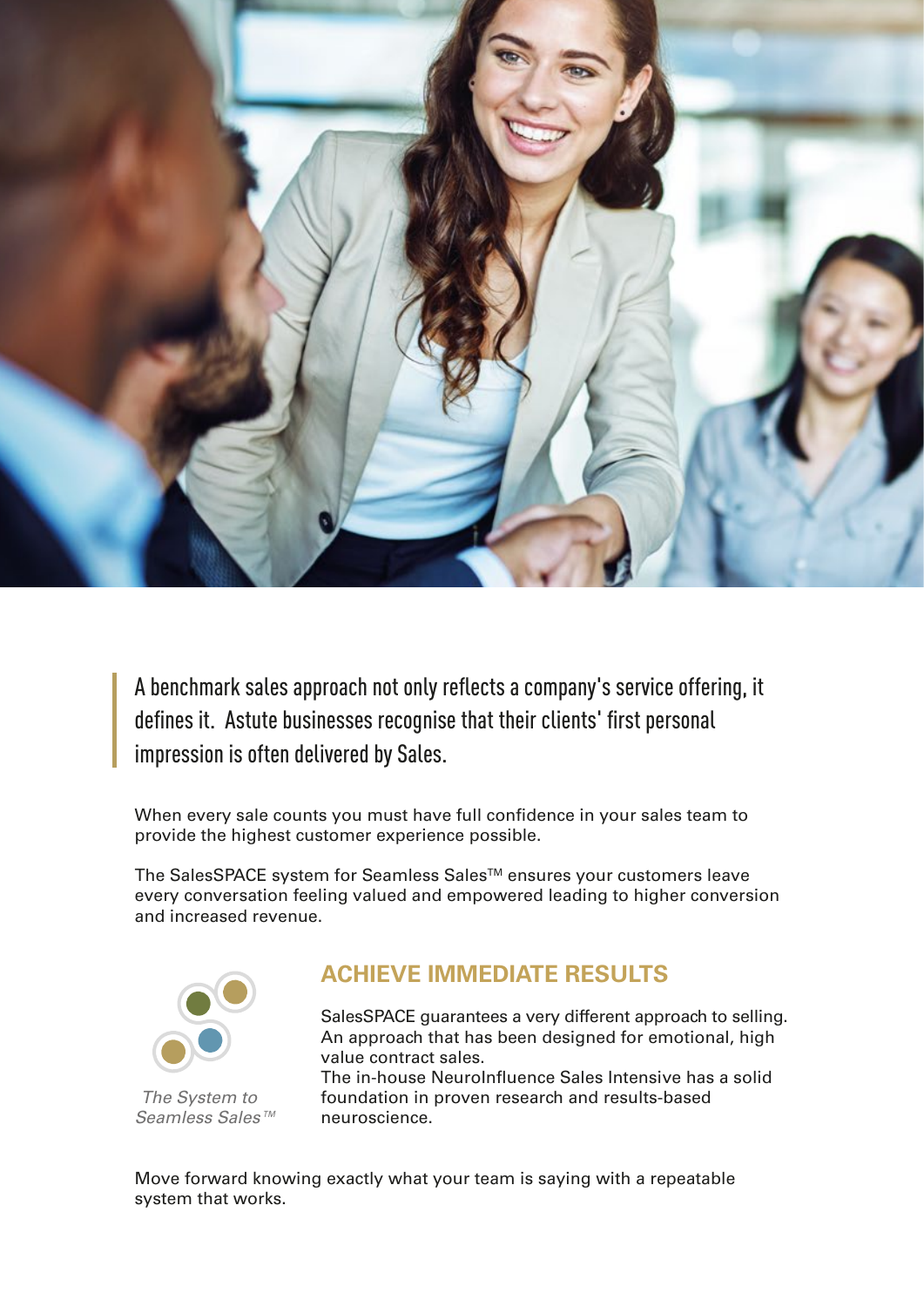## **THE REVENUE GROWTH MODEL**

## **Advance from Same Old to a Stand Out in business.**

**Status Quo:** If more of the same is not what you need, change it.

**Plan and Prepare:** Confidence is directly proportional to preparation. Clarify, think and research. Hone your language for substantial rewards.

**Systemise:**The key to success is structure—in your pitch, sales messages, initial consultation and closing script. Bring clarity. Be easy to buy from. A confused mind says no.

**Strategise:** Strategy reduces stress. It ensures an approach that meets objectives. From planned sales activities to budgets and scripts, sales strategy ensures strong results.

**Implementation:** Value is not in the system but in what you do with it. Ingrain and accelerate. Test, analyse and challenge everything you've created. Implementation is key.

**Scale:** Achieve strategic profit—the least effort for the most reward. Focus on positioning, marketing and strategic partnerships. Embody the principles and attitudes required to prosper.





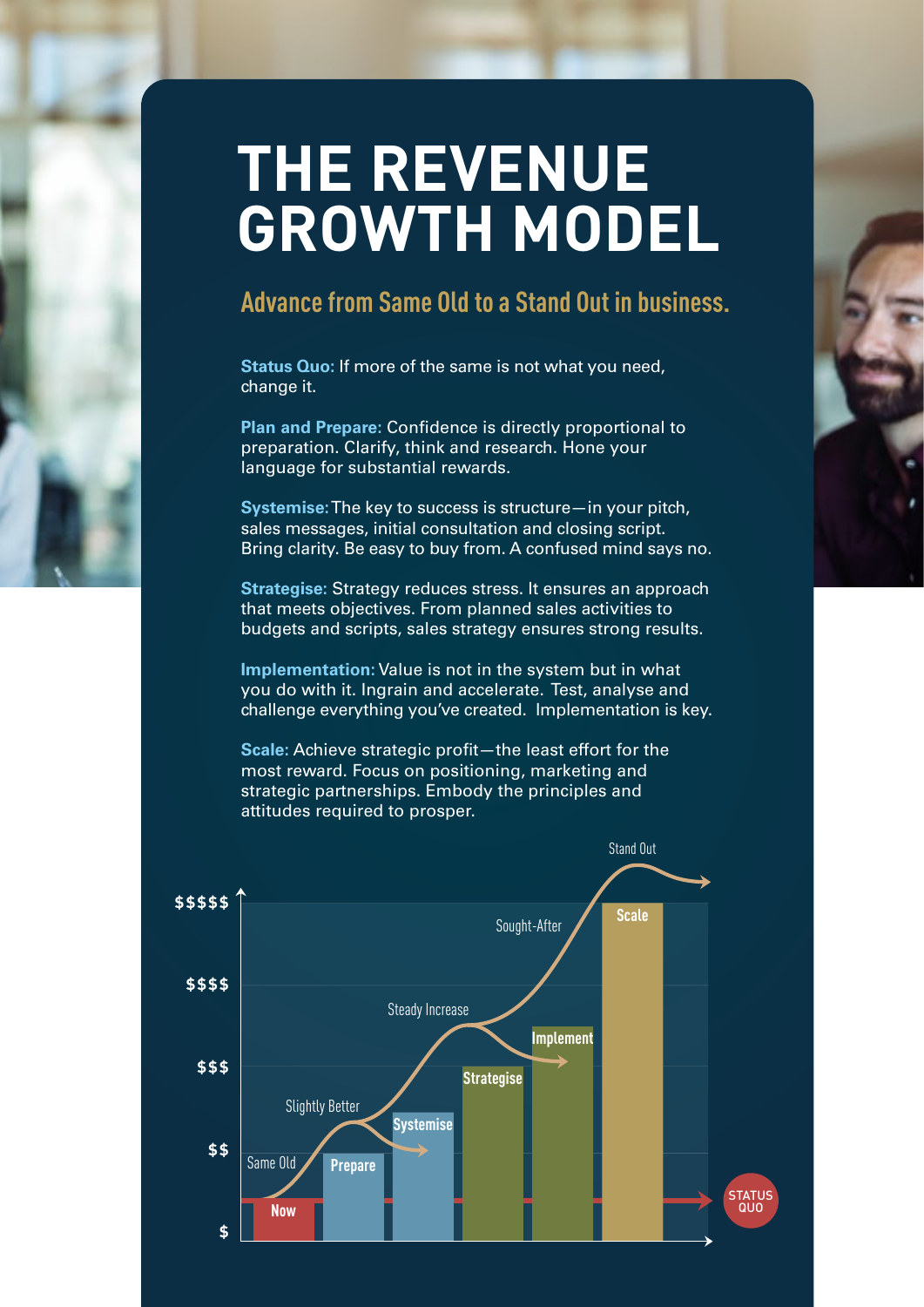

## **MAN APPROACH THAT WORKS**

**The SalesSPACE Buyer's Coach™ Methodology will enable your team to conduct structured sales conversations that convert.**

**Be the coach, not the opposition.** A Buyer's Coach™ is seen as a **Professional, Personable** and **Perceptive** advisor. Trusted as one of the team, they inspire strong connections and lead with purpose. To your clients, they're an **Attentive, Creative** and **Wise** authority, making their decision to buy from you an easy one.

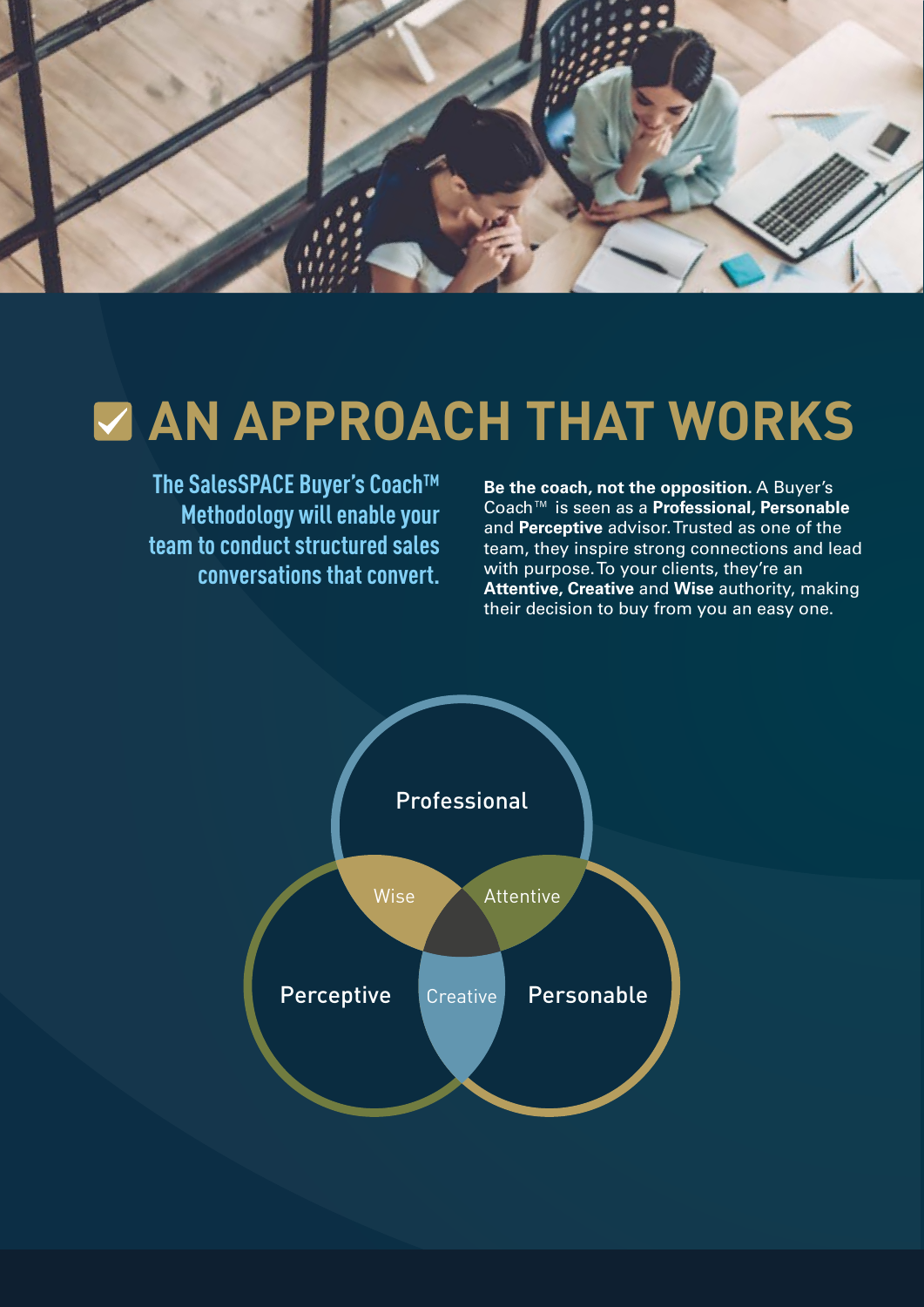

## **M SUSTAIN YOUR BUSINESS**

### **Care factor counts.**

Modern selling is about combining purpose and profitability.

Purpose driven sales teams promote sustainable prosperity. Research shows modern organisations report a 20% - 35% increase in revenue through selling with Noble Purpose. Combine a drive for professional success with a strong belief in your ability to help prospective clients.

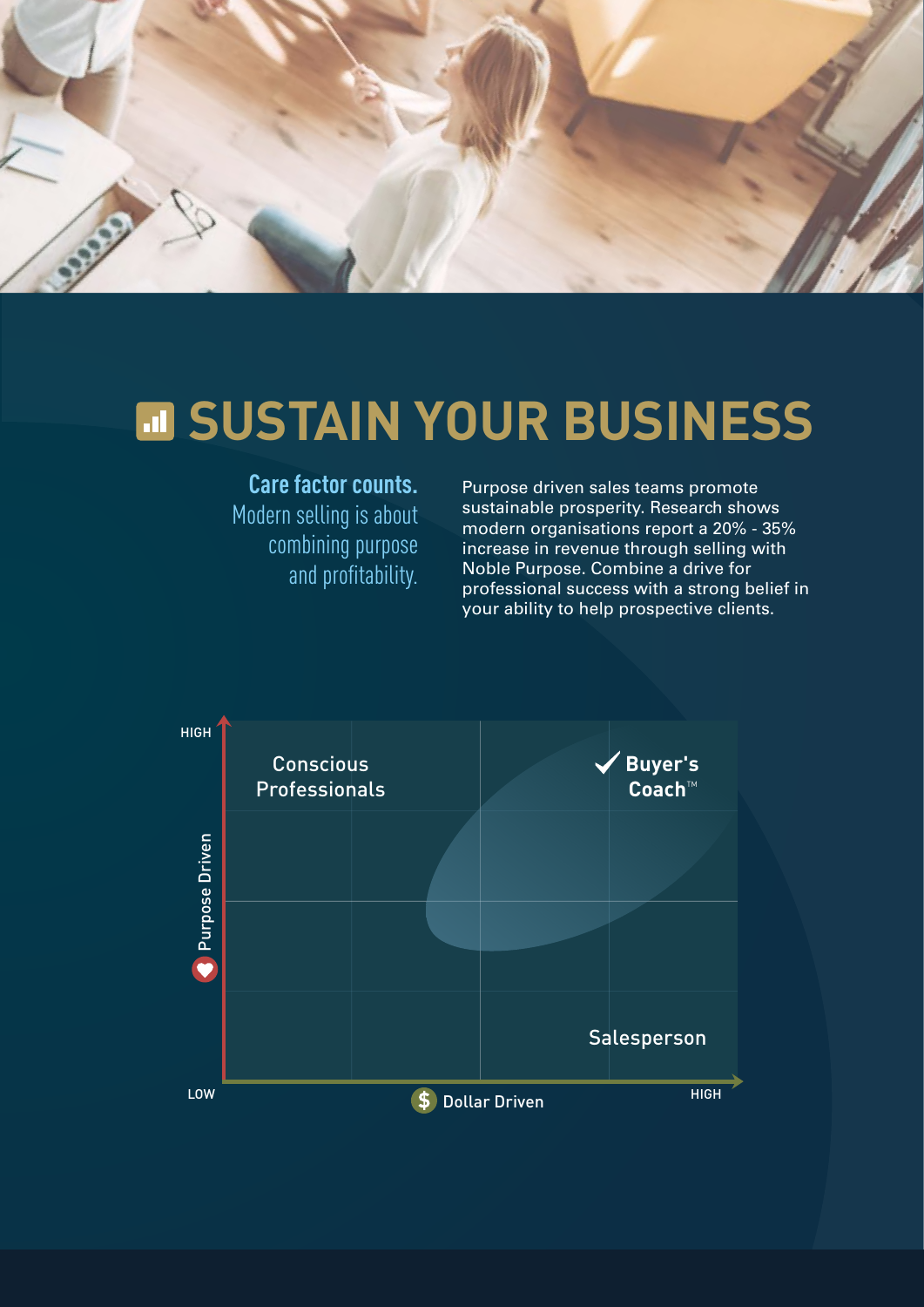## **PROGRAM INCLUSIONS**

**Build your team's toolkit of invaluable skills.**

**Mindset Mastery: The first sale is always to yourself.** Gain invaluable insight into your psyche. Experience a paradigm shift to greatly increase your influence.

**Prove Credibility and Value: Be obsessed with first impressions.** Develop key sales messages that instantly define your business' value proposition and solidify credibility.

**Sell with Conviction: Language controls connection.** Ensure clarity of your offering and expedite the sales process with skilfully crafted scripts. Know the right questions to ask, speak with conviction and lead transformative sales conversations.

**Make Objections Your Strong Point: Lead the way.**  Adopt an upside-down approach to objections the most powerful tool in your toolkit.

**Follow-up with Style: The fortune is in the follow-up.** Strengthen the follow-up process; perfect what to say and how to say it—written and verbal.

**Secure Referrals: Your reputation is everything** Know when and how to secure rave testimonials from your clients.

**Create Opportunities: Own your influence** Master the art of pitching to take control of your lead generation.

**Develop a Sales Focus: Sell intelligently** Implementation is key. Learn weekly strategies to achieve a marked increase in revenue.



## **Additional Inclusions**

- Your pitch
- Key sales messaging
- Visual models to prove your value and showcase your unique selling points
- Full initial consultation system, complete with all vital questions
- Closing system
- Sales scripts and templates (from cold calling to follow-up)
- Essential sales collateral checklist

### $\Omega$  **Bonus Inclusions**

A personalised, branded on-line training for pre-training education and post training implementation.

#### **Contact Details**

Support@SalesSPACE.com.au 0449 093 740 www.SalesSPACE.com.au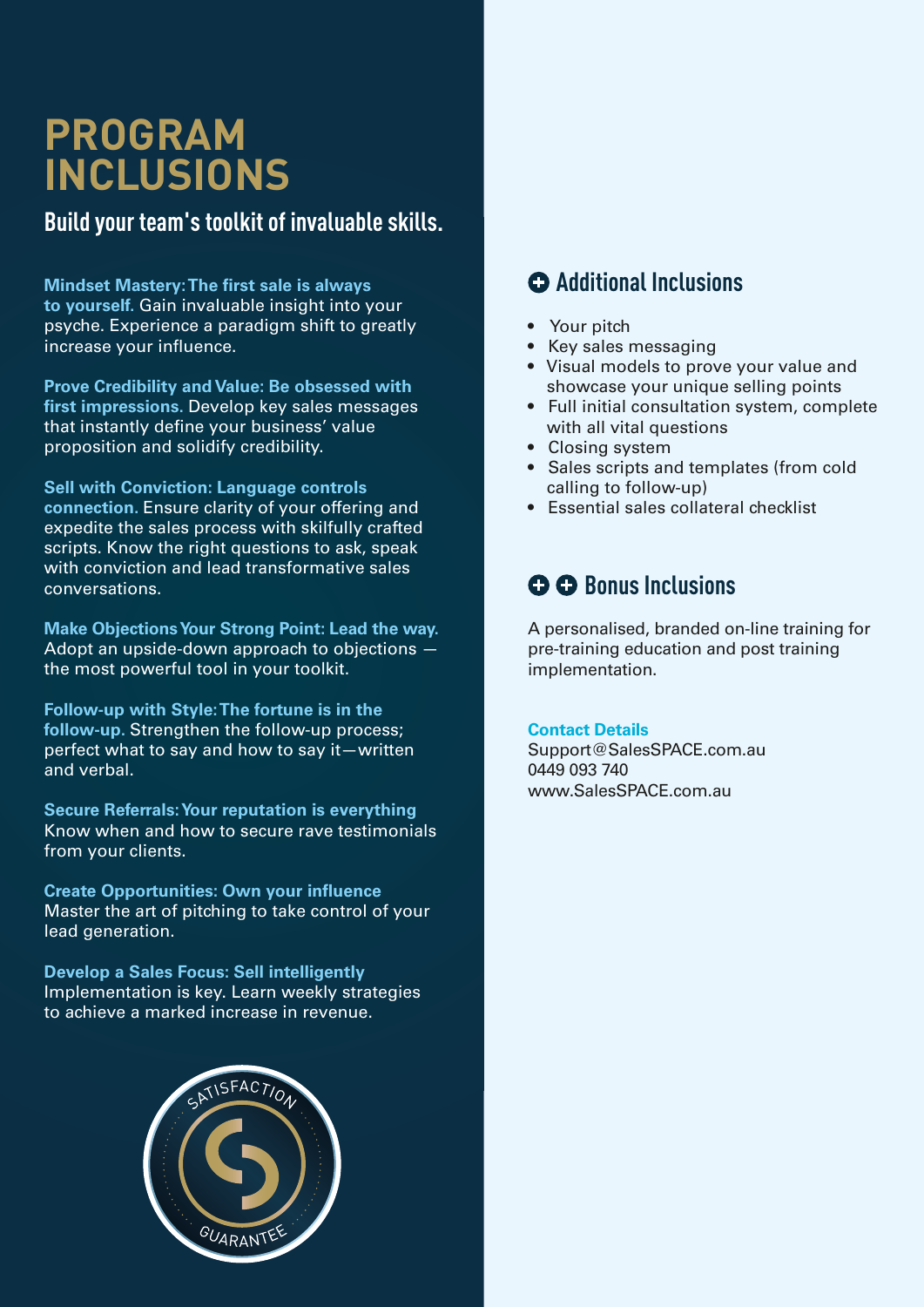The SalesSPACE team have shown us the light we could not find in our sales process. We have been struggling to find a system that could both mentor our team as we hold them accountable. After intense coaching we have come up with a model that we are both confident and excited to put into action. I highly recommend this program

**Just Better Care Phillip Behr Director. Just Better Care**

when connecting with our pro after the training we certain! know how to be cle strong emotions. training. Thank

In goal was to develop a consister words and ask the right questions to evoke



**Amber Mo Dr. Hunter Plastic Surgery** 

SalesSPACE's expertise more than delivered the results we set out to achieve. Their perception and ability to understand our business, shifted our perspective and provided us with a new direction. We have now produced and documented a new sales model scientific research. This is one of the tments we've made. Thank you."



**Jasmin Romic** 

**Co-founder and CEO of Quiddity** 

In just 6 weeks Rachel was able to achieve the evolution I had been trying make in my practice and professional life for years. I couldn't recommend her more highly."

**TOBIASPARTNERS Nick Tobias Founding Principal at TOBIAS PARTNERS**



The best trainers I have ever had the pleasure to work with. Simply awesome. Thank You"



**Sue Neilsen General Manager, Good Deeds Property Buyers**



Rachel's distinction on crafting your elevator pitch and being irresistible when speaking to prospective clients, promoters and JV partners are unparalleled."

**JOANNA MARTIN** 



**Dr. Joanna Martin International Speaker**

I would thoroughly recommend this course to any professionals that want to improve their way of selling. I love the Sales Success System as it has provided me with a structured approach to sales. I love Rachel's passion and ability to present. She commands attention and teaches you to do the same. I can't wait to implement this structure."



**Ryan Paterson St John Ambulance Australia**

I ... ha!" moments. I spent an ind-a-half with Rachel and had several light bulb" moments. It was a invaluable learning experience. Whatever your nd very specific <mark>tools to take</mark> **vour sales** success to a whole new

el will give yo



**Tim Burns James Home Services NSW State Master Franchisee**

I now see sales from different point of view and the value of effective communication. I know I can now sell more and increase the revenue of the business. If you love to sell, you should learn the right, or better way to excel at it. That's why sales professionals should train with SalesSPACE."



**Arisa Shakya Luna Park Sydney**